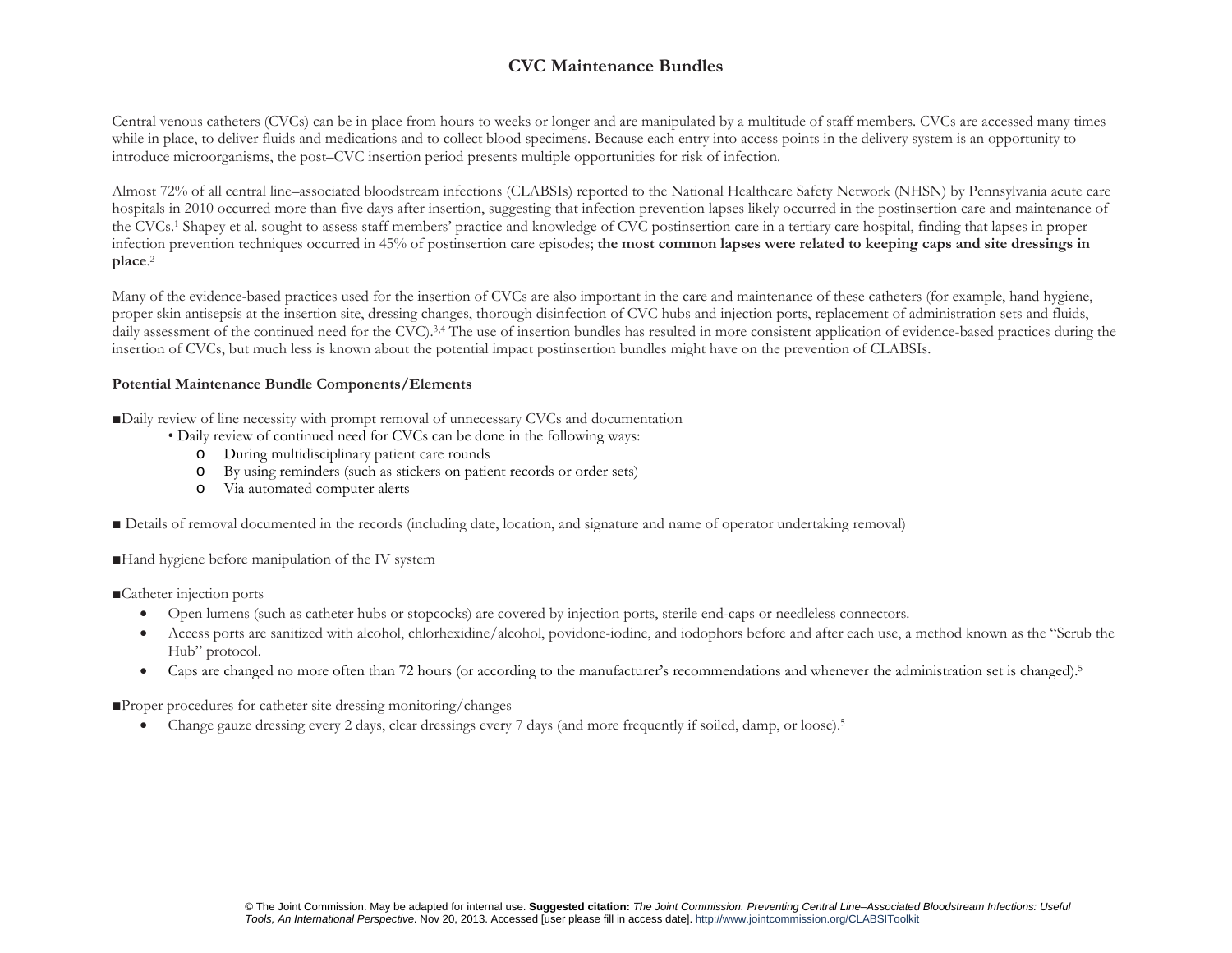■Catheter access/manipulation

- $\bullet$ Aseptic techniques are used for all access to the line.
- $\bullet$ Catheter site care is performed with chlorhexidine at dressing changes.5 In the absence of chlorhexidine, use povidone iodine.
- $\bullet$ Ports or hubs are cleaned using "Scrub the Hub" protocol prior to catheter access.

■Administration set (primary and secondary) replacement

- $\bullet$  Set is replaced no more frequently than every 96 hours, and at least every 7 days, after initiation of use unless contamination occurs. This replacement interval is safe and permits considerable cost savings to health care organizations,<sup>6,3,7</sup> with the following exceptions:
	- oSet is replaced immediately after administration of blood/blood products.
	- o Set is replaced after 24 hours following administration of infusates that enhance microbial growth (for example, fat emulsions combined with amino acids and glucose in three-in-one admixture or infused separately). 6,3,7
	- oNeedleless components should be changed at least as often as the administration set and no more often than every 72 hours.3
- $\bullet$ The evidence is less clear for intravenous sets that are used intermittently, due to a lack of published research in this area.

■Infusate preparation using aseptic technique

■Health care personnel training

 $\bullet$  All staff members manipulating CVCs could be required to attend a hands-on training class in the proper techniques for caring for and accessing catheters followed by a competency evaluation of CVC insertion site and hub care.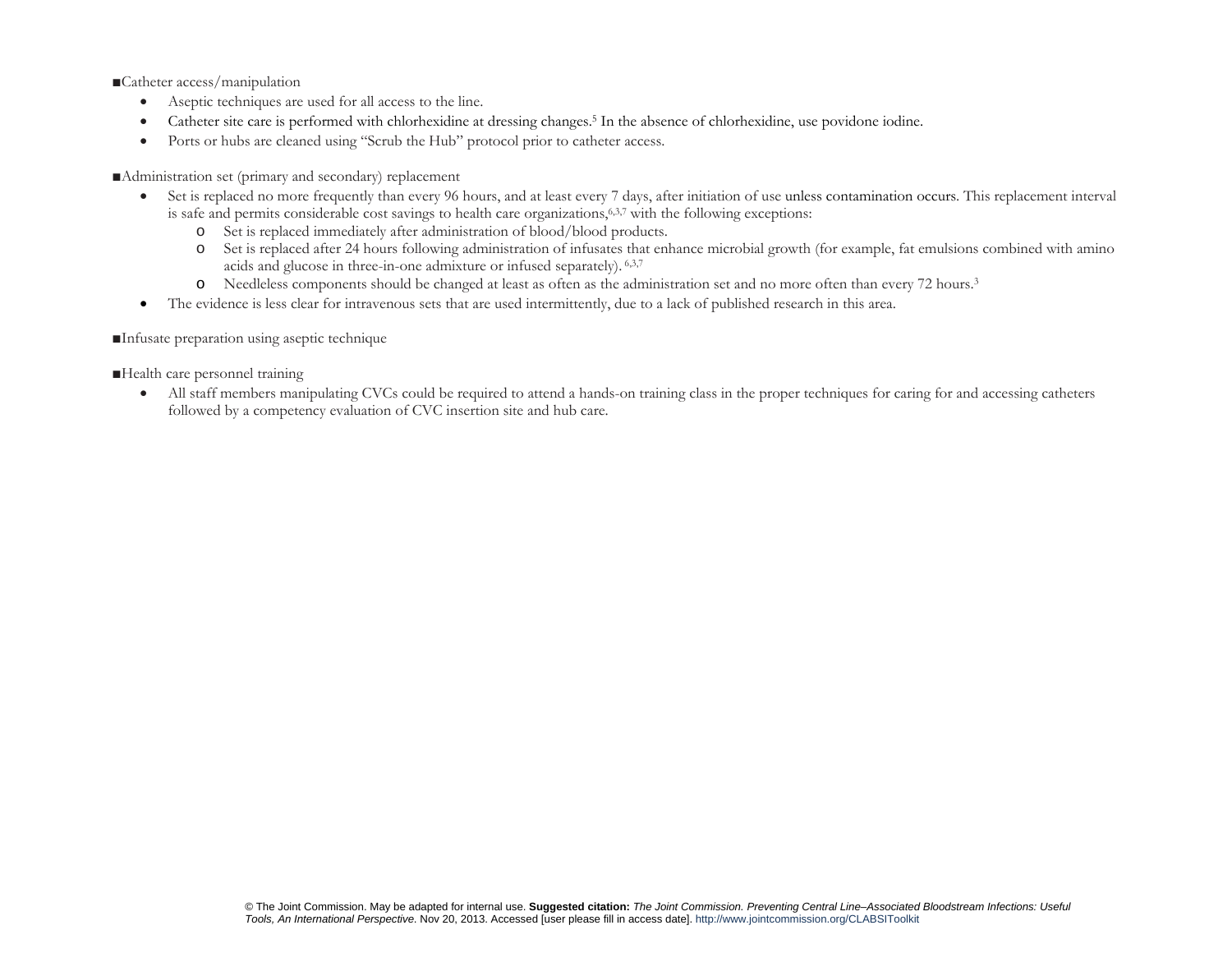| <b>Maintenance Bundles to Reduce CLABSI Rates</b>                                                                                                                                                                         |                                                                                                                                                                                                                                                                                                                                                                                                                                                                                                                                                                                                                                                                                                                                                                                                                                                                                                |                                                                                                                                                                                                                                                                                                                                                                         |  |  |
|---------------------------------------------------------------------------------------------------------------------------------------------------------------------------------------------------------------------------|------------------------------------------------------------------------------------------------------------------------------------------------------------------------------------------------------------------------------------------------------------------------------------------------------------------------------------------------------------------------------------------------------------------------------------------------------------------------------------------------------------------------------------------------------------------------------------------------------------------------------------------------------------------------------------------------------------------------------------------------------------------------------------------------------------------------------------------------------------------------------------------------|-------------------------------------------------------------------------------------------------------------------------------------------------------------------------------------------------------------------------------------------------------------------------------------------------------------------------------------------------------------------------|--|--|
| Intervention/Organization/Guidelines                                                                                                                                                                                      | <b>Bundle Components</b>                                                                                                                                                                                                                                                                                                                                                                                                                                                                                                                                                                                                                                                                                                                                                                                                                                                                       | Outcomes (if applicable<br>or available)                                                                                                                                                                                                                                                                                                                                |  |  |
| Scope:<br>National (U.S.) and multi-institutional, 5<br>adult ICUs<br>Developed by:<br>U.S. researchers at a large university<br>hospital<br>Time Frame:<br>2004                                                          | Education was directed at all nurses and physicians. CVC insertion practices were not the focus of<br>the study, as evidence-based practices for CVC insertion were already part of the hospital's<br>internal guidelines. <sup>8</sup><br>Components of the postinsertion care education included <sup>8</sup> :<br>Hand hygiene<br>Proper procedures for catheter site dressing changes<br>Proper procedures for CVC manipulation<br>Proper procedures for infusate preparation                                                                                                                                                                                                                                                                                                                                                                                                              | CLABSI rates decreased<br>from 3.9 infections per<br>1,000 catheter-days before<br>the intervention to 1.0<br>infection per 1,000<br>catheter-days during the<br>intervention. <sup>8</sup>                                                                                                                                                                             |  |  |
| Scope:<br>National (U.S.) Multi-institutional, 29<br>pediatric ICUs across the United States<br>Developed by:<br>27 National Association of Children's<br>Hospitals and Related Institutions<br>(NACHRI) member hospitals | The group sought to identify which infection prevention practices would have an impact on<br>CLABSI rates in children. The pediatric population has risk factors for infection that are different<br>from adults (for example, CVCs are often used to obtain blood samples or are kept in place<br>longer in case the line is needed in an emergency, or the presence of underlying genetic<br>syndromes and congenital malformations could affect the functioning of CVCs in children), and<br>little research has been done on whether multifaceted interventions that have been successful in<br>reducing adult CLABSI rates would apply to children. <sup>9</sup>                                                                                                                                                                                                                          | CLABSI rates decreased by<br>43% across the 29 pediatric<br>intensive care units<br>(PICUs) (5.4 versus 3.1)<br>CLABSIs per 1,000<br>catheter-days) over the<br>study period. <sup>9</sup>                                                                                                                                                                              |  |  |
| Time Frame:<br>October 2006-September 2007                                                                                                                                                                                | Insertion bundle <sup>9</sup><br>Wash hands before the procedure.<br>$\circ$<br>For all children aged more than 2 months, use chlorhexidine gluconate to scrub<br>$\circ$<br>the insertion site for 30 seconds for all areas except the groin, which should be<br>scrubbed for 2 minutes. Scrubbing should be followed by 30 to 60 seconds of<br>air drying.<br>No iodine skin prep or ointment is used at the insertion site.<br>$\circ$<br>Prepackage or fill the insertion cart, tray, or box, including full sterile barriers.<br>$\circ$<br>Create an insertion checklist, which empowers staff to stop a nonemergent<br>$\circ$<br>procedure if it does not follow sterile insertion practices.<br>Use only polyurethane or Teflon catheters.<br>$\circ$<br>Conduct insertion training for all care providers, including slides and video.<br>$\circ$<br>Maintenance bundle <sup>9</sup> | Adherence to each element<br>of the insertion and<br>maintenance bundles was<br>also monitored during this<br>time period, with insertion<br>bundle adherence at 84%<br>and maintenance bundle<br>adherence at 82%; bundle<br>adherence was assessed as<br>"all or none," meaning all<br>elements of each patient's<br>insertion and maintenance<br>procedure needed to |  |  |
|                                                                                                                                                                                                                           | Assess daily whether catheter is needed.<br>Catheter-site care<br>No iodine ointment.<br>$\circ$<br>Use a chlorhexidine gluconate scrub to sites for dressing changes (30-second<br>$\circ$<br>scrub, 30-second air-dry).<br>Change gauze dressings every 2 days unless they are soiled, dampened, or<br>$\circ$<br>loosened.<br>Change clear dressings every 7 days unless they are soiled, dampened, or<br>$\circ$<br>loosened.                                                                                                                                                                                                                                                                                                                                                                                                                                                              | comply with all elements of<br>the respective bundle to be<br>considered adherent. When<br>the researchers assessed<br>the relative importance of<br>the insertion versus the<br>maintenance bundles, they<br>found that the only<br>significant predictor of                                                                                                           |  |  |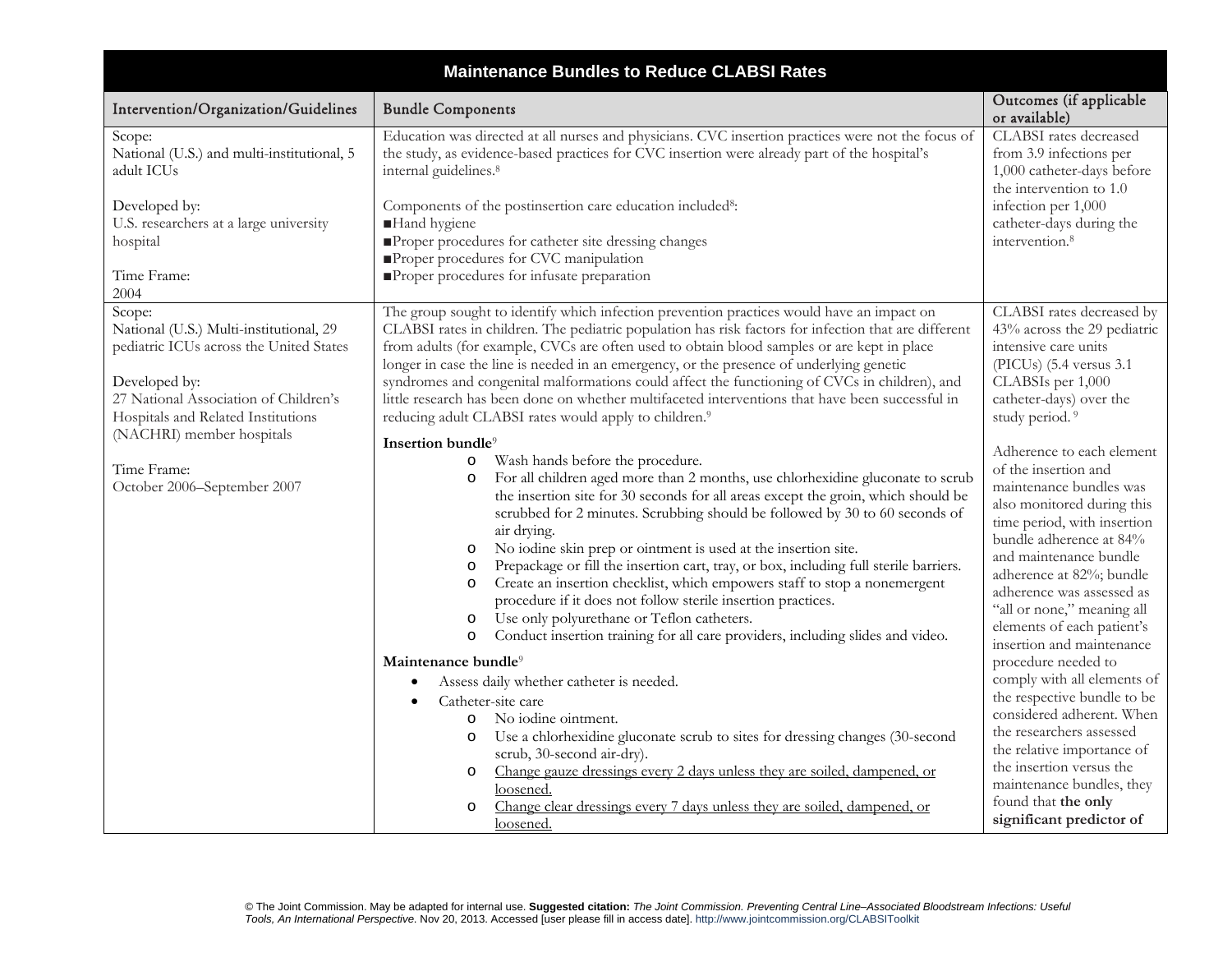| Intervention/Organization/Guidelines                                                                                                                                   | <b>Bundle Components</b>                                                                                                                                                                                                                                                                                                                                                                                                                                                                                                                                                                                                                                                                                                                                                                                                                                                                                                                                                                                                                                                                                                                                                                         | Outcomes (if applicable<br>or available)                                                                                                                                                                                                                                                                               |
|------------------------------------------------------------------------------------------------------------------------------------------------------------------------|--------------------------------------------------------------------------------------------------------------------------------------------------------------------------------------------------------------------------------------------------------------------------------------------------------------------------------------------------------------------------------------------------------------------------------------------------------------------------------------------------------------------------------------------------------------------------------------------------------------------------------------------------------------------------------------------------------------------------------------------------------------------------------------------------------------------------------------------------------------------------------------------------------------------------------------------------------------------------------------------------------------------------------------------------------------------------------------------------------------------------------------------------------------------------------------------------|------------------------------------------------------------------------------------------------------------------------------------------------------------------------------------------------------------------------------------------------------------------------------------------------------------------------|
|                                                                                                                                                                        | Use a prepackaged dressing-change kit or supply area.<br>$\circ$<br>Catheter hub, cap, and tubing care<br>Replace administration sets, including add-on devices, no more frequently than<br>$\circ$<br>every 72 hours unless they are soiled or suspected to be infected.<br>Replace tubing that is used to administer blood, blood products, or lipids<br>$\circ$<br>within 24 hours of initiating infusion.<br>Change caps no more often than 72 hours (or according to manufacturer<br>$\circ$<br>recommendations); however, caps should be replaced when the administration<br>set is changed.<br>Use the prepackaged cap-change kit, or supply area elements to be designated<br>$\circ$<br>by the local institution.<br>Procedures shown underlined are according to the recommendations of the US Centers for                                                                                                                                                                                                                                                                                                                                                                             | improvement in the<br><b>CLABSI</b> rate was<br>maintenance bundle<br>adherence. <sup>9</sup>                                                                                                                                                                                                                          |
| Scope:<br>One institution; Denver VA Medical<br>Center<br>Developed by:<br>Denver VA Medical Center nursing staff<br>Time Frame:<br>October 1, 2008–September 30, 2009 | Disease Control and Prevention (CDC).<br>This study was one of the first to focus on postinsertion care of CVCs in a setting where insertion<br>bundles had already been successfully implemented. It demonstrated that sterile technique at the<br>time of CVC insertion, while essential to prevent infection, is not sufficient alone. <sup>10</sup><br>The postinsertion bundle, developed by nursing staff and facilitated by each nursing unit's IV<br>champion, included the following <sup>10</sup> :<br>Hand hygiene before manipulation of the IV system<br>$\bullet$<br>Daily inspection of the insertion site<br>$\bullet$<br>Site care if the dressing was wet or soiled or had not been changed for 7 days<br>$\bullet$<br>Application of a chlorhexidine-impregnated sponge at the insertion site<br>Alcohol scrub of infusion hubs for 15 seconds before each use<br>Documentation of the ongoing need for the CVC<br>All nursing staff members were required to attend a 4-hour, hands-on training class in the proper<br>techniques for caring for and accessing catheters, which was followed by a competency evaluation<br>of CVC insertion site and hub care. <sup>10</sup> | During the implementation<br>of the postinsertion<br>bundle, adherence to the<br>insertion bundle protocol<br>remained high at 93%. The<br>CLABSI rate, however,<br>declined significantly to 1.1<br>CLABSIs per 1,000<br>catheter-days, from the 5.7<br>rate observed in the<br>preintervention period. <sup>10</sup> |
| Guidelines:<br>US CDC's 2002 maintenance bundle<br>guideline<br>Developed by:<br>Consensus of pediatric physicians and<br>$\text{nurses.}^5$<br>Time Frame:<br>2002    | Assess the continued need for the catheter every day.<br>Perform catheter site care with chlorhexidine at dressing changes.<br>$\bullet$<br>Change gauze dressing every 2 days, clear dressings every 7 days (and more frequently if<br>$\bullet$<br>soiled, damp, or loose).<br>Replace administration sets and add-on devices no more frequently than every 72 hours,<br>$\bullet$<br>unless contamination occurs.<br>Replace tubing used to administer blood, blood products, or lipids within 24 hours of<br>start of infusion.<br>Change caps no more often than 72 hours (or according to manufacturer's<br>recommendations and whenever the administration set is changed).                                                                                                                                                                                                                                                                                                                                                                                                                                                                                                               | While this was a successful<br>initiative, the collaborators<br>recognize that additional<br>research will be necessary<br>to determine the optimal<br>maintenance bundle<br>components that will<br>facilitate the elimination of<br>CLABSIs in pediatric<br>patients with short- or<br>long-term CVCs.9              |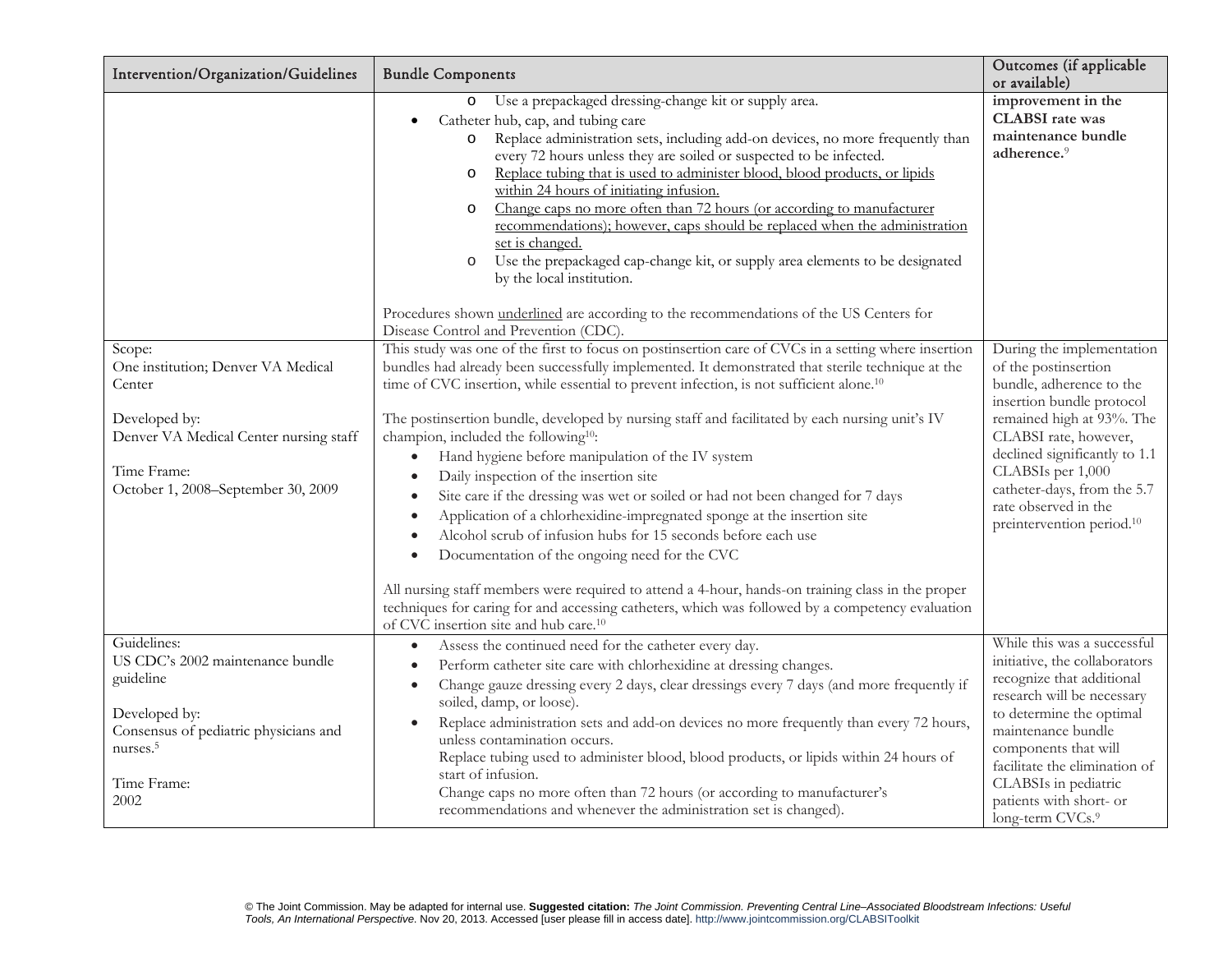| Intervention/Organization/Guidelines                                                                                                                                                       | <b>Bundle Components</b>                                                                                                                                                                                                                                                                                                                                                                                                                                                                                                                                                                                                                                                                                                                                                                                                                                                                                                                                                                                                                                                                                                                                                                                                                                                                                                                                                                                                                                                                                                      | Outcomes (if applicable<br>or available) |
|--------------------------------------------------------------------------------------------------------------------------------------------------------------------------------------------|-------------------------------------------------------------------------------------------------------------------------------------------------------------------------------------------------------------------------------------------------------------------------------------------------------------------------------------------------------------------------------------------------------------------------------------------------------------------------------------------------------------------------------------------------------------------------------------------------------------------------------------------------------------------------------------------------------------------------------------------------------------------------------------------------------------------------------------------------------------------------------------------------------------------------------------------------------------------------------------------------------------------------------------------------------------------------------------------------------------------------------------------------------------------------------------------------------------------------------------------------------------------------------------------------------------------------------------------------------------------------------------------------------------------------------------------------------------------------------------------------------------------------------|------------------------------------------|
| Guidelines:<br>Health Protection Scotland: Preventing<br>infections when inserting and maintaining<br>a CVC <sup>11,12</sup><br>Developed by:<br>National Services Scotland<br>Guidelines: | When maintaining an inserted CVC and accessing the insertion site and line, ensure the<br>following <sup>11,12</sup> :<br>$\bullet$<br>The need for the CVC is reviewed and recorded today (on a daily basis).<br>The CVC dressing is intact.<br>$\bullet$<br>The CVC dressing has been changed in the last seven days.<br>$\bullet$<br>A solution of 2% chlorhexidine gluconate in 70% isopropyl alcohol is used for cleaning<br>$\bullet$<br>the insertion site during dressing changes.<br>Hand hygiene is performed immediately before accessing the line or site (WHO Moment<br>$\bullet$<br>2 of "My 5 Moments for Hand Hygiene").<br>An antiseptic containing 70% isopropyl alcohol is used to clean the access hub prior to<br>accessing; rub the access hub for at least 15 seconds ("scrub the hub")<br>Central venous catheter care bundle includes <sup>13</sup> :                                                                                                                                                                                                                                                                                                                                                                                                                                                                                                                                                                                                                                                |                                          |
| United Kingdom Department of Health<br>- High Impact Intervention: Central<br>venous catheter care bundle <sup>13</sup>                                                                    | Hand hygiene<br>Hands are decontaminated immediately before and after each episode of patient contact<br>$\bullet$<br>using the correct hand hygiene technique. (Use of the WHO "My 5 Moments of Hand<br>Hygiene" or the National Patient Safety Association "Clean Your Hands" campaign is<br>recommended.)<br>Site inspection<br>Site is inspected daily for signs of infection, and finding is recorded in the patient's<br>record.<br>Dressing<br>An intact, dry, adherent transparent dressing is present.<br>$\bullet$<br>Insertion site should be cleaned with 2% chlorhexidine gluconate in 70% isopropyl<br>alcohol prior to if dressing changed.<br>Catheter injection ports<br>Injection ports are covered by caps or valved connectors.<br>$\bullet$<br>Catheter access<br>Aseptic techniques are used for all access to the line.<br>$\bullet$<br>Ports or hubs are cleaned with 2% chlorhexidine gluconate in 70% isopropyl alcohol<br>prior to catheter access.<br>Administration set replacement<br>Set is replaced immediately after administration of blood/blood products.<br>$\bullet$<br>Set is replaced after 24 hours following total parenteral nutrition (if it contains lipids).<br>Set is replaced within 72 hours of all other fluid sets.<br>Catheter replacement<br>Catheter is removed if no longer required or decision not to remove is recorded.<br>Details of removal are documented in the records (including date, location, and signature<br>and name of operator undertaking removal.) |                                          |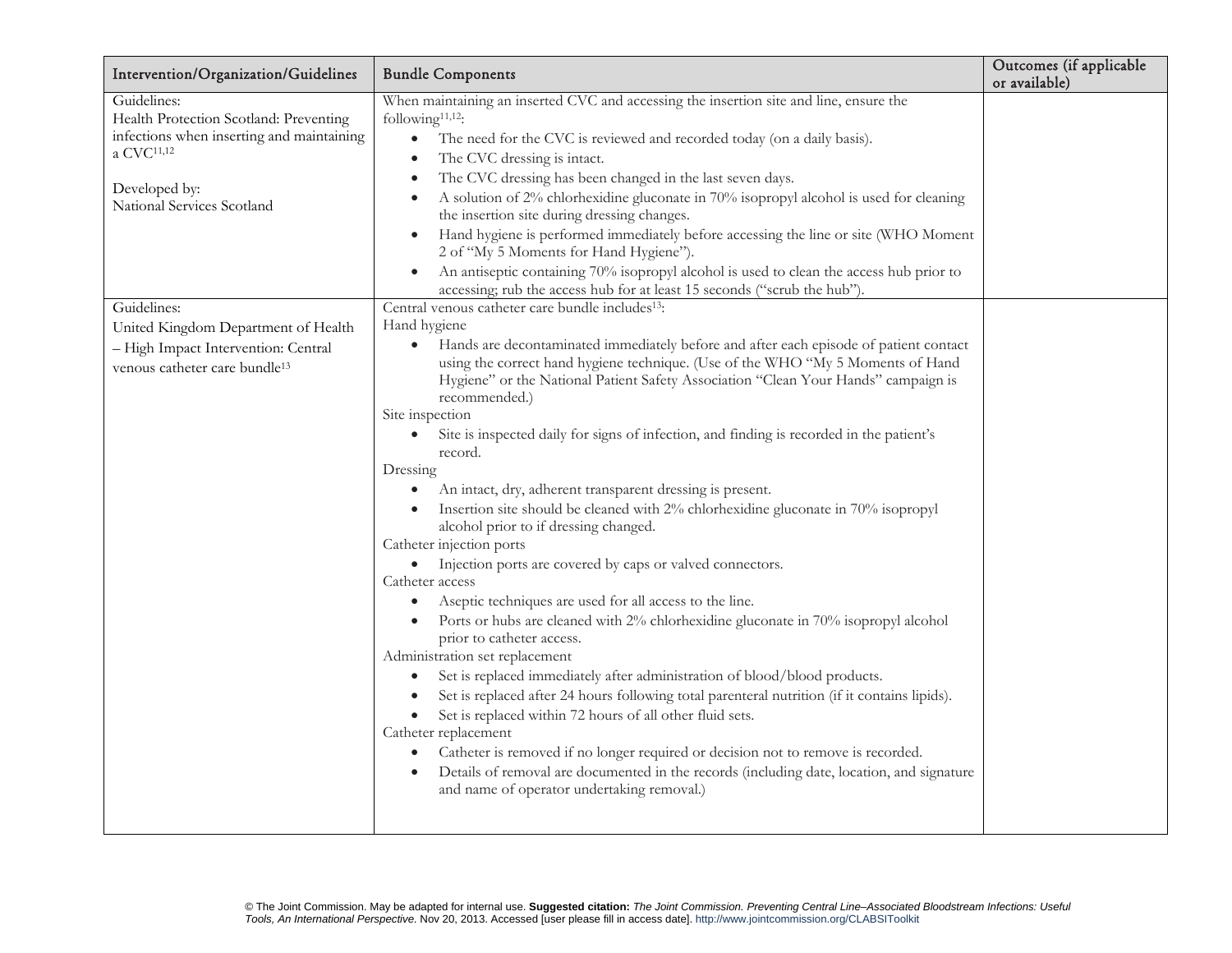| Intervention/Organization/Guidelines                                                           | <b>Bundle Components</b>                                                                                                                                                                                                                                       | Outcomes (if applicable<br>or available) |
|------------------------------------------------------------------------------------------------|----------------------------------------------------------------------------------------------------------------------------------------------------------------------------------------------------------------------------------------------------------------|------------------------------------------|
| Guidelines:<br>Canadian Patient Safety Institute (CPSI)<br>Safer Healthcare Now! <sup>14</sup> | Central Line Care bundle <sup>14</sup> :<br>Daily review of line necessity, with prompt removal of unnecessary lines<br>Aseptic lumen access<br>Catheter site and tubing                                                                                       |                                          |
|                                                                                                | Compliance with the central line bundles can be measured by simple assessment of completion of<br>each item. The approach has been most successful when all elements are executed together—an<br>"all or none" strategy used by collaborative pediatric teams. |                                          |
|                                                                                                | Additional details for each of the bundle elements are included on the Canadian Patient Safety<br>Institute (CPSI) Safer Healthcare Now! website. <sup>14</sup>                                                                                                |                                          |